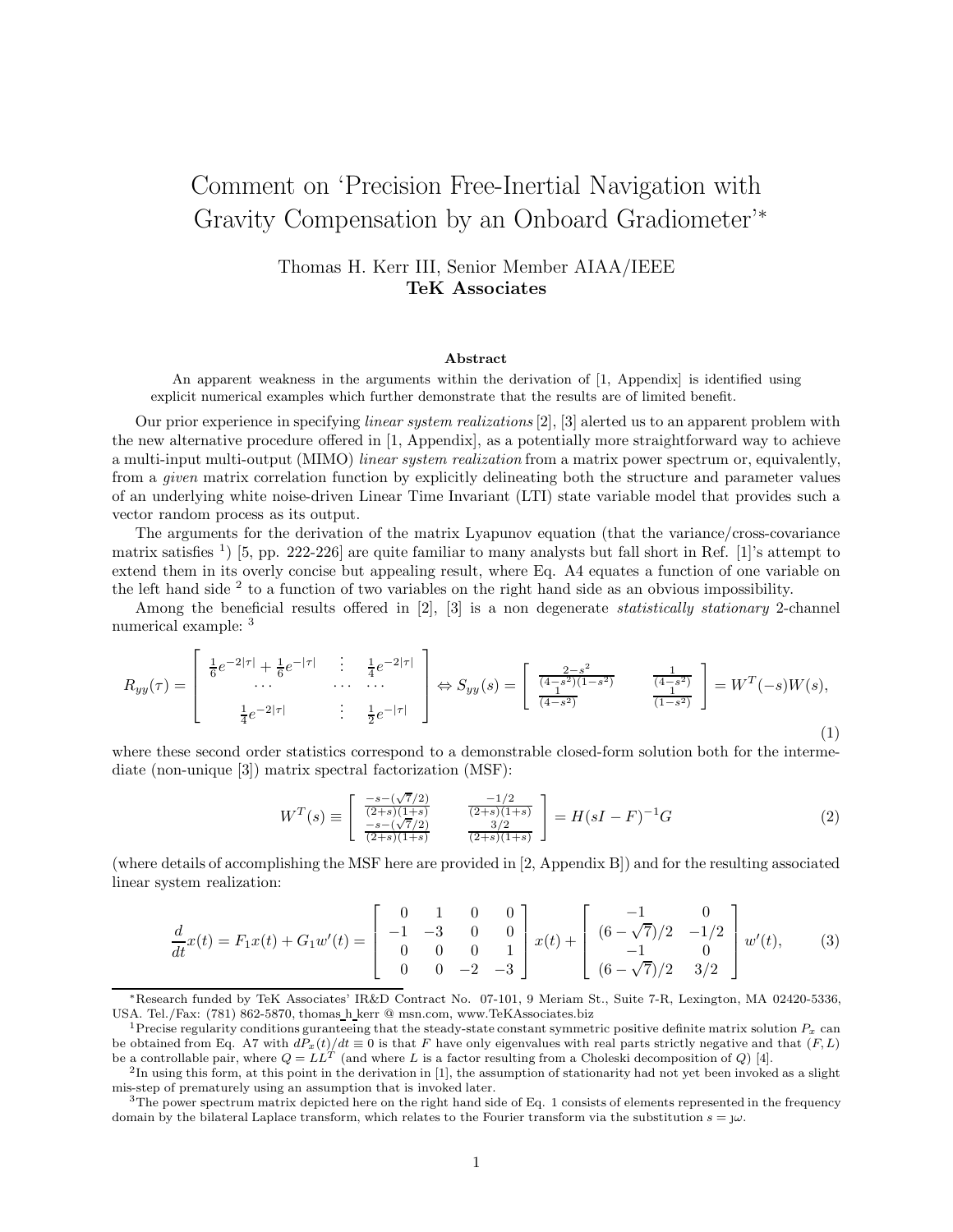and

$$
y(t) = H_1 x(t) = \begin{bmatrix} 1 & 0 & 0 & 0 \\ 0 & 0 & 1 & 0 \end{bmatrix} x(t), \tag{4}
$$

which is of the form

$$
\frac{d}{dt}x(t) = Fx(t) + Gw'(t) \text{ and } y(t) = Hx(t),\tag{5}
$$

and the corresponding  $Q \triangleq GG^T$ . Eq. A1 and Eq. 5 here differ slightly in that the zero mean Gaussian white noise process  $w'(t)$  in Eq. 5 has the matrix identity as its covariance intensity matrix but, otherwise, corresponds to the same second order statistics for y as would be associated with Eq. A1, where  $y(t) \equiv x(t)$ for Eq. A1 (corresponding to H being the identity matrix). This asserted solution as the *linear system realization* can easily be confirmed to yield the matrix power spectrum of Eq. 1 merely by using the right hand expression of Eq. 2 and multiplying out the results with the asserted parameter values of Eqs. 3 and 4 to again yield the left hand expression in Eq. 2, which, when further multiplied out as  $W^T(-s)W(s)$  yields the power spectral matrix of Eq. 1 as a cross-check.

We now attempt to apply the steps for achieving a *linear system realization* provided in [1] to the correlation function specified in Eq. 1, where it is more convenient to use the time domain representation in Eq. 1 instead. In attempting to take the derivative of the correlation function of Eq. 1, to be evaluated at  $\tau = 0$  (corresponding to  $\lim_{t \to t_o}$ ), as called for in Eq. A5, yields:

$$
\lim_{\tau \to 0} \frac{d}{d\tau} R_{yy}(\tau) = \frac{d}{d\tau} \begin{bmatrix} \frac{1}{6} e^{-2|\tau|} + \frac{1}{6} e^{-|\tau|} & \frac{1}{4} e^{-2|\tau|} \\ \cdots & \cdots & \cdots \\ \frac{1}{4} e^{-2|\tau|} & \frac{1}{2} e^{-|\tau|} \end{bmatrix} \bigg|_{\tau = 0}, \tag{6}
$$

but this presents a problem since the terms constituting the elements of the matrix, as a composite function, are not differentiable at  $\tau = 0$  since the absolute value of  $\tau$ , being  $|\tau|$ , itself is not differentiable at the origin and we are stymied by being unable to proceed any further using this approach. However, to illustrate what further problems are to be encountered, suppose that an even more benign matrix correlation function were being utilized such as that corresponding to the familiar *ergodic* random process [6, Chapt. 9] with both channels being independent, as a possible further simplification, then we have:

$$
x_1(t) = A\sin(\omega t + \theta), \quad x_2(t) = B\sin(\omega t + \theta), \tag{7}
$$

with A, B, and  $\omega$  being deterministic non-zero constants, and  $\theta$  being a zero mean random variable uniformly distributed over  $[-\pi, \pi]$ . Its matrix correlation function would be:

$$
R_{yy}(\tau) = \begin{bmatrix} A\cos(\omega\tau) & 0\\ 0 & B\cos(\omega\tau) \end{bmatrix},
$$
\n(8)

and, upon attempting to differentiate it with respect to  $\tau$  at  $\tau = 0$ , this step can now be accomplished as:

$$
\lim_{tau \to 0} \frac{d}{d\tau} R_{yy}(\tau) = \begin{bmatrix} -A\omega \sin(\omega \tau) & 0\\ 0 & -B\omega \sin(\omega \tau) \end{bmatrix} \bigg|_{\tau=0} = \begin{bmatrix} 0 & 0\\ 0 & 0 \end{bmatrix},
$$
\n(9)

and we are one step further but stuck again and unable to take the approach of [1] to fuition. These two numerical examples are extremely well behaved and exhibit all the properties of a valid correlation function matrix [3, Sec. IIB]; however, they reveal the weaknesses of this asserted new approach although the initial covariances can be found for the above two examples, respectively, as:

$$
\lim_{\tau \to 0} R_{yy}(\tau) = \lim_{\tau \to 0} \left[ \begin{array}{cccc} \frac{1}{6} e^{-2|\tau|} + \frac{1}{6} e^{-|\tau|} & \cdots & \frac{1}{4} e^{-2|\tau|} \\ \cdots & \cdots & \cdots \\ \frac{1}{4} e^{-2|\tau|} & \cdots & \frac{1}{2} e^{-|\tau|} \end{array} \right] = \left[ \begin{array}{cccc} \frac{1}{3} & \cdots & \frac{1}{4} \\ \cdots & \cdots & \cdots \\ \frac{1}{4} & \cdots & \frac{1}{2} \end{array} \right],
$$
(10)

and as:

$$
\lim_{\tau \to 0} R_{yy}(\tau) = \lim_{\tau \to 0} \left[ \begin{array}{cc} A \cos(\omega \tau) & 0 \\ 0 & B \cos(\omega \tau) \end{array} \right] = \left[ \begin{array}{cc} A & 0 \\ 0 & B \end{array} \right]. \tag{11}
$$